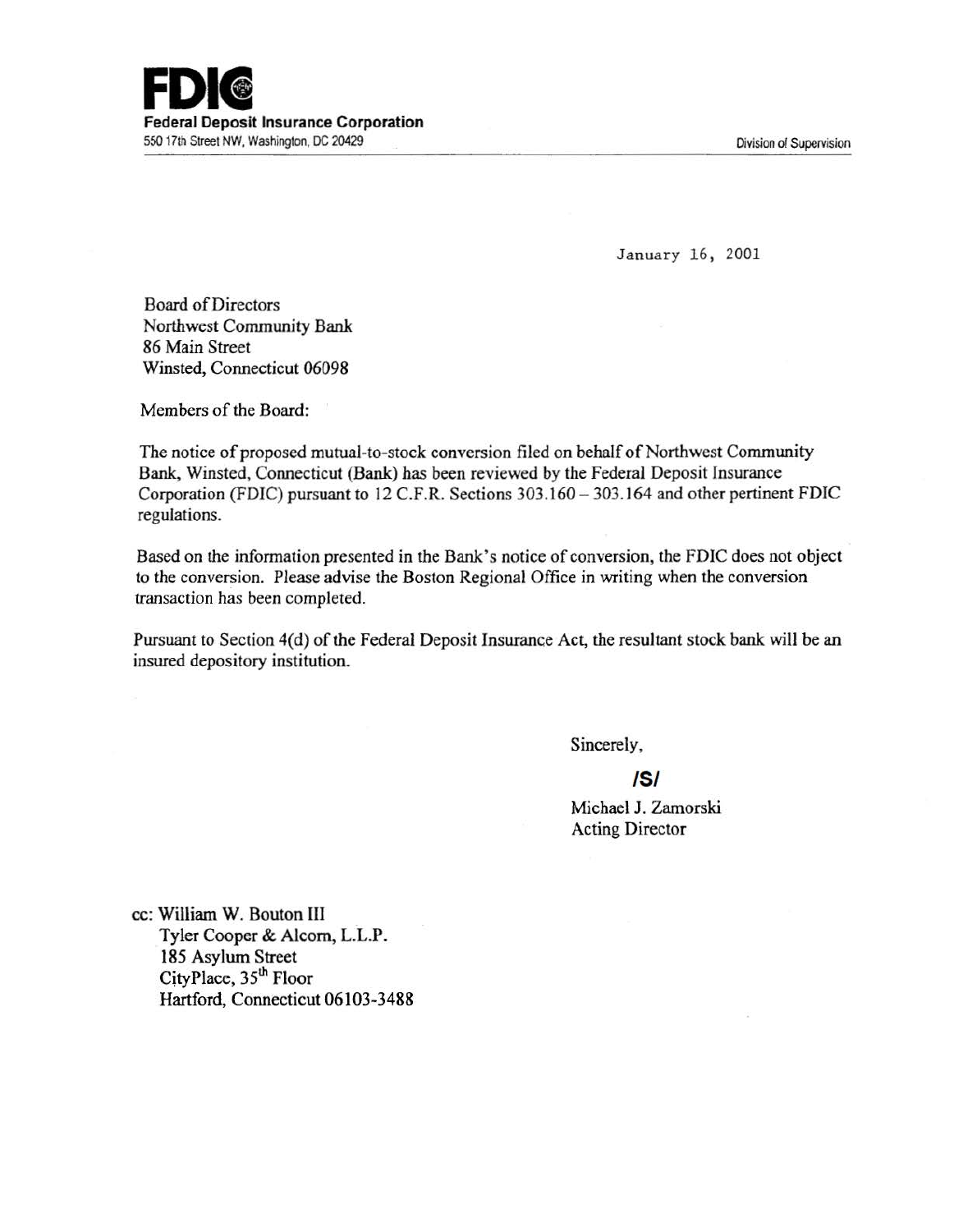## FEDERAL DEPOSIT INSURANCE CORPORATION

RE: Northwest Community Bank Winsted, Connecticut

Application for Consent to Merge

## ORDER AND BASIS FOR CORPORATION APPROVAL

Pursuant to Section 18(c) and other provisions of the Federal Deposit Insurance Act (FDI Act), an application has been filed on behalf of the Northwest Community Bank, Winsted, Connecticut (Mutual Bank), currently a mutually-owned, Bank Insurance Fund member, state-chartered institution with total resources of \$240,329,000 and total deposits of \$201,336,000 as of June 30, 2000, for the FDIC's consent to merge with NWC Stock Bank, Winsted, Connecticut, a proposed new, interim, stock bank.

This transaction is the result of Mutual Bank's plan of reorganization which, solely to facilitate this undertaking, includes:

- I. Mutual Bank will form a mutual holding company to be known as Northwest Mutual Holding Company (NMHC);
- 2. NMHC will incorporate a wholly-owned subsidiary, an interim stock savings bank, NWC Stock Bank (Stock Bank). NMHC will become the holding company of the successor to Northwest Community Bank upon consummation of the mutual holding company reorganization. Stock Bank will issue all its common stock to NMHC;
- 3. Mutual Bank will immediately merge with and into Stock Bank. Stock Bank will be the surviving entity, under the corporate name of Northwest Community Bank.

Following the Reorganization, two corporate entities will exist: a mutual holding company (NMHC), and a-stock bank subsidiary (Stock Bank). After consummation of the above transactions, the resultant bank will be a wholly owned subsidiary of Connecticut Mutual Holding Company, a Connecticut nonstock corporation that will be the surviving institution following the merger of NMHC with Litchfield Mutual Holding Company, a Connecticut nonstock corporation organized at the direction of Litchfield Bancorp, Litchfield, Connecticut. The reorganization will result in one mutual holding company with two stock bank subsidiaries.

On the effective date of the Reorganization, the Stock Bank will be the wholly-owned subsidiary of NMHC. NMHC will be capitalized with an initial investment of \$100,000. An application for the establishment of NMHC has been filed with the Federal Reserve Board. The resultant bank will operate with the title of Northwesi Community Bank, Winsted, Connecticut. Following the consummation of the merger, the resultant bank will operate the same banking business, with the same management, at the same locations now being served by Mutual Bank. The proposed transaction, per se, will not alter the competitive structure of banking in the market served by Mutual Bank. The resultant bank's principal office will be at 86 Main Street, Winsted, Connecticut. Notice of the proposed transaction, in a form approyed by the FDIC, has been published pursuant to the FDI Act.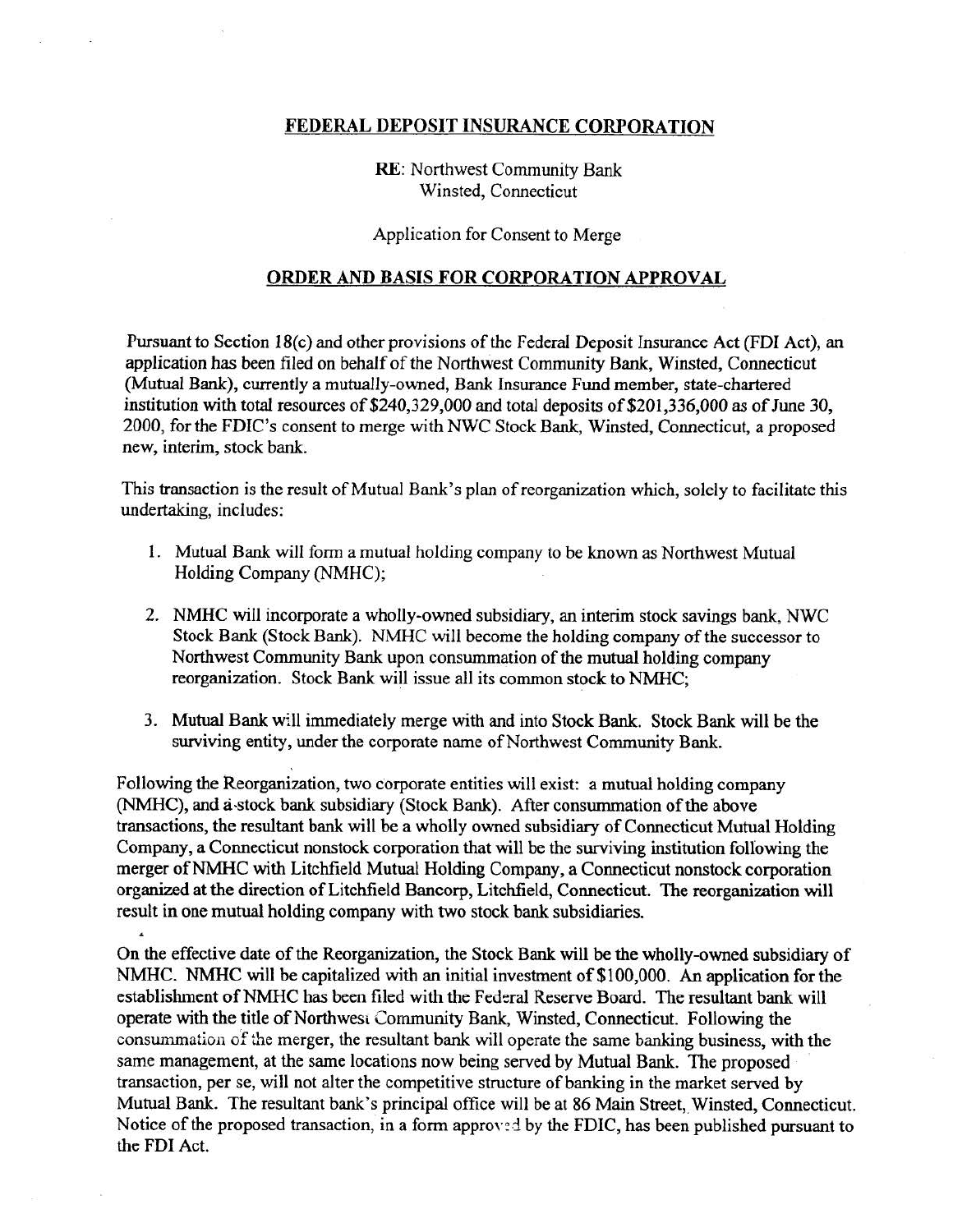Notice of the proposed transaction, in a form approved by the FDIC, has been published pursuant to the FDI Act.

A review of available information, including the Community Reinvestment Act (CRA) Statements of the proponent, discloses no inconsistencies with the purposes of the CRA. The new institution is expected to continue to meet the credit needs of its entire community, consistent with the safe and sound operation of the institution.

In connection with the applications, the FDIC has taken into consideration the financial and managerial resources and future prospects of the proponent banks and the resultant bank, and the convenience and needs of the community to be served. Having found favorably on all statutory factors and having considered other relevant information, including the reports on the competitive factors furnished by the Comptroller of the Currency, the Board of Governors of the Federal Reserve System, the Office of Thrift Supervision, and the Attorney General of the United States, it is the FDIC's judgement that the application should be and hereby is approved, subject to the following conditions:

- I. Unless prior notice is provided to and non-objection is received from the FDIC, no shares of the stock of Northwest Community Bank shall be sold, transferred or otherwise disposed of, to any persons (including any Employee Stock Ownership Plan) other than Northwest Mutual Holding Company, or its successors.
- 2. That, prior to a sale, transfer or other disposition of any shares of Northwest Community Bank by Northwest Mutual Holding Company, or its successors, to any person (including any Employee Stock Ownership Plan), or a conversion of Northwest Mutual Holding Company, or its successors, to stock form, Northwest Community Bank will provide written notification to the FDIC and provide the FDIC with copies of all documents filed with state and federal banking and/or securities regulators in connection with any such sale, transfer, disposition or conversion.
- 3. That, should any shares of stock of Northwest Community Bank be issued to persons other than Northwest Mutual Holding Company, or its successors, any dividends waived by Northwest Mutual Holding Company, or its successors, must be retained by Northwest Community Bank and segregated, earmarked, or otherwise identified on its books and records; such amounts must be taken into account in any valuation of the institution and factored into the calculation used in establishing a fair and reasonable basis for exchanging shares in any subsequent conversion of Northwest Mutual Holding Company, or its successors, to stock form; such amounts shall not be available for payment to or the value thereof transferred to minority shareholders, by any means including through dividend payments or at liquidation.
- 4. Any changes in proposed management, including the board of directors or proposed ownership (ten per cent or more of the stock and new acquisitions of or subscriptions to ten per cent or more of the stock), will render this approval pull and void unless such proposal is approved by the Regional Director (Supervision) of the FDIC's Boston Regional Office prior to the consummation of the proposed transaction.